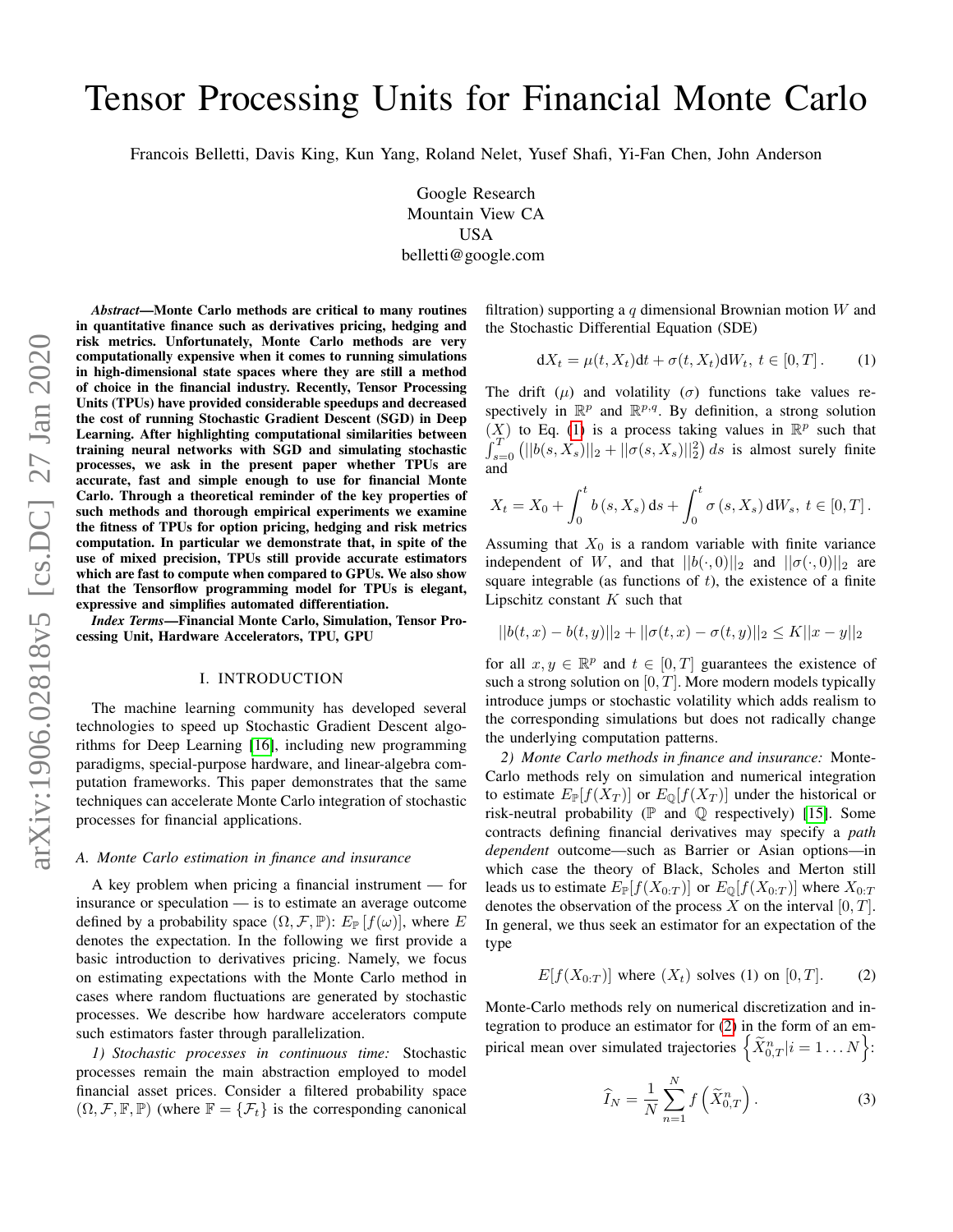In general, because the dynamics of  $(X_t)$  are specified in continuous time with real values, a computer-based simulation will suffer from bias coming from the limited precision in numerical representations and more importantly the temporal discretization. The variance of the the Monte Carlo estimator is also a problem: typically if it costs  $O(N)$  samples to produce a result with a confidence interval of size 1 then reducing the interval's size to  $\epsilon$  comes at a cost of  $O(\frac{N}{\epsilon^2})$ simulations. Such a rate of convergence can be accelerated thanks to Quasi-Random Monte Carlo methods [\[18\]](#page-9-2), [\[19\]](#page-9-3), [\[30\]](#page-9-4), [\[34\]](#page-9-5) which then enable a near linear rate of convergence. Unfortunately, the computation time generally scales as  $O(q^2)$  (i.e. quadratically in space) when correlations between different components of  $(X_t)$  are taken into account. For these reasons, Monte Carlo methods still constitute some of the most computationally intensive tasks running routinely at scale across the financial industry. Accelerating Monte Carlo estimation and making it more cost effective has been a long standing challenge for derivative pricing, hedging and risk assessment.

*3) Greeks and sensitivity analysis:* Monte Carlo methods in quantitative finance are also used to estimate sensitivities of derivatives' prices with respect to model parameters and the current state of the market. Sensitivities to market parameters—the financial "Greeks" [\[15\]](#page-9-1)—are used not only to quantify risk, but also construct hedges and synthetic replicating portfolios [\[15\]](#page-9-1), [\[30\]](#page-9-4). Automated differentiation of Monte Carlo pricers (also known as AAD) is now a solution of choice in quantitative finance as it is more computationally efficient than methods such as bumping to compute sensitivities with respect to many different inputs and parameters [\[33\]](#page-9-6). Tensorflow was designed with automated differentiation at its very core as this technique—often referred to as "Back-Propagation" is of key importance for training machine learning models by Stochastic Gradient descent [\[2\]](#page-9-7). Moreover, Tensorflow readily offers the opportunity to accelerate simulations and automated differentiation without requiring any additional code by enabling researchers to leverage modern hardware such as GPUs and TPUs.

# *B. Contributions*

In the present paper we focus on leveraging Tensor Processing Units (TPUs) with Tensorflow for financial Monte Carlo methods. We aim to show that although such accelerators were designed primarily to accelerate the training of Deep Learning models by Stochastic Gradient Descent, TPUs provide cutting edge performance for Monte Carlo methods involving discretized multi-variate stochastic processes. In particular, we present the following contributions:

- We demonstrate that, in spite of the limited numerical precision employed natively in matrix multiplications on TPUs, accurate estimates can be obtained in a variety of applications of Monte Carlo methods that are sensitive to numerical precision.
- We benchmark the speed of TPUs and compare them to GPUs which constitute the main source of acceleration

for general purpose Monte Carlo methods outside of Field Programmable Gate Arrays (FPGAs) and Applicationspecific Integrated Circuits (ASICs) based solutions.

• We show that Tensorflow [\[2\]](#page-9-7) constitutes a high level, flexible and simple interface that can be used to leverage the computational power of TPUs, while supporting automated differentiation.

The present paper demonstrates that Tensorflow constitutes a flexible programming API which enables the implementation of different simulation routines while providing substantial benefits by running computations in the Cloud on TPUs. A key consequence is that experiences that used to be iterative for developers now become interactive and inherently scalable without requiring investing in any software or hardware. We believe such improvements can make financial risk management more cost-effective, flexible and reactive.

## II. RELATED WORK

# *A. Pricing techniques and typical computational workloads*

As a first step towards acceleration, we now examine three typical computational workloads routinely employed to price derivatives and assess risk in quantitative finance.

*1) SIMD element-wise scalar ops in Euler-Maruyama discretization schemes:* A first characteristic computational workload is associated with mono-variate geometric Brownian models and their extensions in the form of local [\[11\]](#page-9-8), [\[17\]](#page-9-9) or stochastic volatility models [\[4\]](#page-9-10), [\[12\]](#page-9-11). The Euler-Maruyama scheme discretizes SDE [\(1\)](#page-0-0) explicitly forward in time. Consider the simulation of  $N$  independent trajectories,

$$
\widetilde{X}_{t_{i+1}}^n = \widetilde{X}_{t_i}^n + \mu\left(t_i, \widetilde{X}_{t_i}^n\right) \Delta_{t_i} + \sigma\left(t_i, \widetilde{X}_{t_i}^n\right) \sqrt{\Delta_{t_i}} Z_{i+1}^n
$$

for  $n = 1, ..., N$  where  $\widetilde{X}_{t_0}^n = X_0 \in \mathbb{R}$ ,  $\Delta_{t_i} = t_{i+1} - t_i$ ,  $Z_{i+1}^n$  are Pseudo-Random Numbers distributed following  $\mathcal{N}(0, 1)$ . Simulations then reduce to scalar add/multiplies which are independent across simulated scenarios and is therefore embarrassingly parallel as a clear example of a Single Instruction Multiple Data (SIMD) setting where the different elements of the data undergo independent computations. Such simulations are trivial to parallelize across simulated scenarios provided Pseudo or Quasi-Random Numbers (PRNs and QRNs respectively) can be correctly generated in parallel [\[8\]](#page-9-12), [\[18\]](#page-9-2), [\[19\]](#page-9-3), [\[26\]](#page-9-13), [\[32\]](#page-9-14), [\[34\]](#page-9-5), [\[35\]](#page-9-15). An averaging reduction across samples concludes the task.

*2) Matrix-multiply ops in Multi-variate simulations of correlated processes:* The Euler-Maruyama discretization scheme for scalar stochastic processes naturally extends to the multivariate setting where each stochastic process takes values in  $\widetilde{X}_{t_i}^n \in \mathbb{R}^p$ . However, a major computational difference arises. If the underlying Brownian motion is in  $\mathbb{R}^q$ , each simulated time-step in each scenario will require calculating  $\sqrt{t_{i+1} - t_i} \sigma\left(t_i, \tilde{X}_{t_i}^n\right) Z_{i+1}^n$  with  $Z_{i+1}^n \sim \mathcal{N}(0, I_q)$  and  $\sigma\left(t_i, \tilde{X}_{t_i}^n\right) \in \mathbb{R}^{p,q}$ , which implies that a  $p \times q$  matrix/vector product has to be computed. If  $N$  scenarios are stacked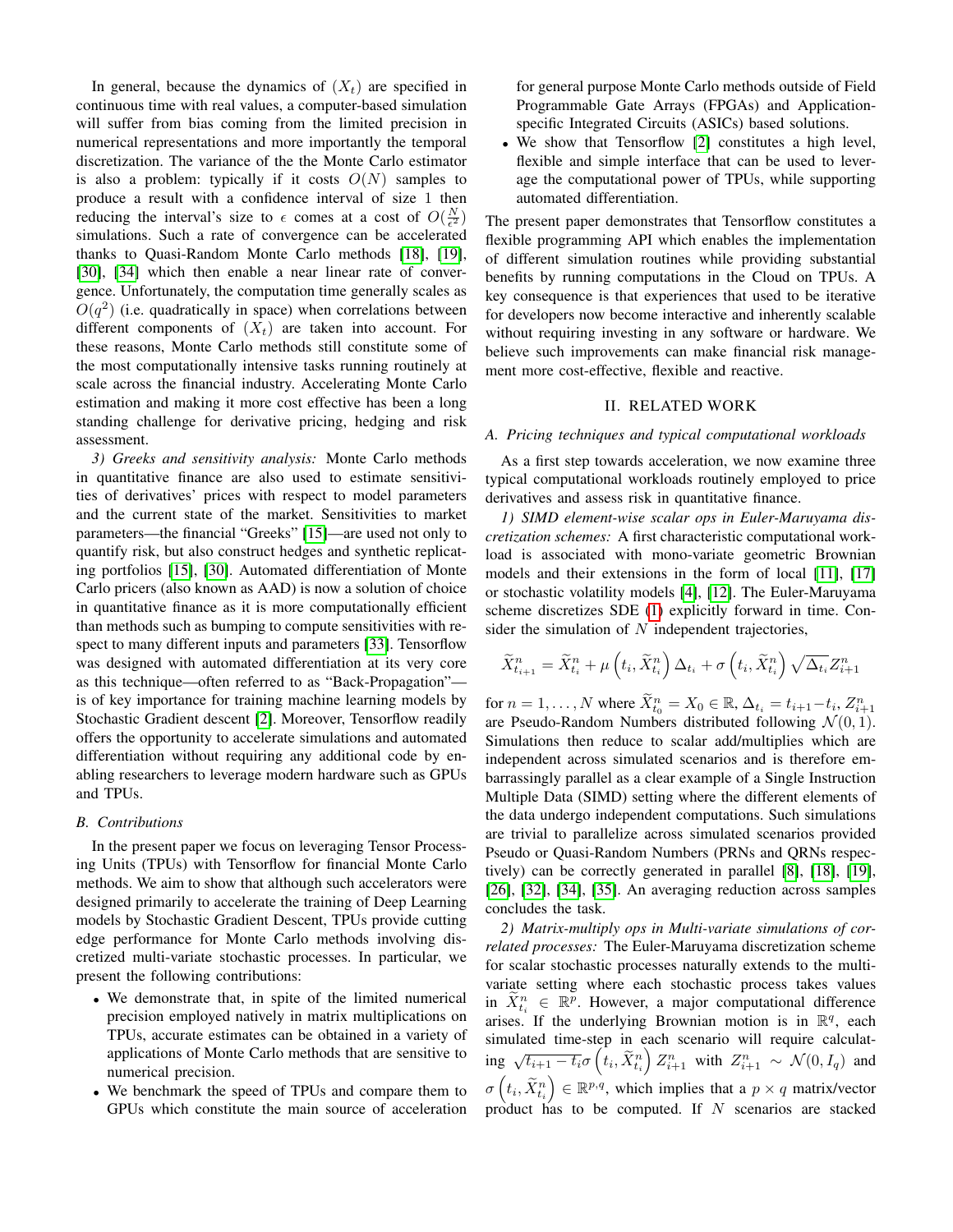together to benefit from the corresponding hardware acceleration, the operation becomes a  $p \times q$ ,  $q \times N$  matrix/matrix products. Here as well, a final reduction averages the simulated outcomes.

<span id="page-2-0"></span>*3) Chained linear system inversions in the Longstaff-Schwartz Method (LSM) for value estimation:* The regressionbased estimation method proposed by Longstaff and Schwartz [\[25\]](#page-9-16) to price American Options has become a standard pricing method for callable financial instruments (e.g., American or Bermuda options) with high dimensional underlyings (e.g., call on a maximum or weighted combination of stocks). In the setting of callable options, which can be exercised at multiple points in time before their maturity, the pricing problem is solved using a Monte-Carlo method to simulate future trajectories as well as a dynamic programming approach to back-track optimal decisions in time. To enable dynamic programming, for each decision instant  $t_i$ , a classic approach is to estimate a Value Function on the state of the underlying:

$$
X_{t_i} \mapsto V_{t_i}(X_{t_i}) = \max (f(X_{t_i}), E(V_{t_{i+1}} | X_{t_i}))
$$

with the convention that  $V_T = f(X_T)$  where f is the option's payoff function. As the conditional expectation  $E(V_{t_{i+1}} | X_{t_i})$ is the closest square integrable random variable to  $X_{t_i}$  (according to the  $L_2$  norm) LSM fits a model to interpolate  $E(V_{t_{i+1}} | X_{t_i})$  between values of  $X_{t_i}$  that have actually been simulated. LSM employs a linear-regression on a set of  $K$ features derived from the the simulated values of  $X_{t_i}$  such as  $(1, X_{t_i}, X_{t_i}^2, \dots)$  or a finite number of Hermite polynoas  $(1, \Lambda_{t_i}, \Lambda_{t_i}, \dots)$  or a mille number of Hermite polynomials evaluated at the simulated values [\[15\]](#page-9-1), [\[25\]](#page-9-16). Given a set of simulated values  $\left\{ \widetilde{X}_{t_i}^n | n = 1...N \right\}$ , the set of values  $\left\{V\left(\tilde{X}_{t_i}^n\right)|n=1...N\right\}$  is projected onto the set of regressors  $\left\{\psi_1\left(\widetilde{X}_{t_i}^n\right),\ldots,\psi_K\left(\widetilde{X}_{t_i}^n\right),|n=1\ldots N\right\}$  where  $(\psi_k)_{k=1...K}$  are featurizing functions (e.g., Hermite polynomials). Therefore, a linear regression of  $N$  scalar observations is needed, for each candidate time-step to exercise the option, onto  $N$  vectors of  $K$  dimensions. Typically, for efficiency, a Cholesky decomposition of the Grammian will be computed to effectively solve the linear regression. This computational cost adds to the cost of simulating the original paths for the trajectory of the underlying asset(s) which may themselves be correlated. The overall procedure yields a price estimate as the expected value function at the first exercise time:  $\widehat{I}_N = \frac{1}{N} \sum_{n=1}^N V\left(\widetilde{X}_{t_0}^n\right)$ . Therefore, an averaging reduction also concludes LSM.

## *B. Pre-existing hardware acceleration strategies*

Having reviewed a few algorithms that are core to financial Monte Carlo, we now give an overview of hardware-based techniques to reduce their running time. A first approach to accelerate Monte Carlo methods had consisted in running them on High Performance Computing (HPC) CPU grids with parallelization paradigms such as Message Passing Interface (MPI). We focus here on device-level acceleration with hardware accelerators that can be used as elements of a distributed compute grid if needed.

*1) GPUs:* The rise of general purpose high level APIs for scientific calculations on GPUs with CUDA or OpenCL has prompted a wide development of GPU-based approaches to accelerate Monte Carlo methods. Pricing and estimating risk metrics in finance are especially well-suited to acceleration by GPUs, due to the embarrassingly parallel nature of Monte Carlo Methods, and to their use of computationally intensive linear algebra routines. Generating PRNs and QRNs in parallel correctly [\[8\]](#page-9-12), [\[18\]](#page-9-2), [\[26\]](#page-9-13), [\[32\]](#page-9-14), [\[35\]](#page-9-15), coupled with algorithmic re-factorization to fully utilize GPUs have enabled large speedups with respect to CPUs for pricing [\[3\]](#page-9-17), [\[24\]](#page-9-18), [\[27\]](#page-9-19), [\[31\]](#page-9-20), risk metrics [\[9\]](#page-9-21) and sensitivity analysis [\[10\]](#page-9-22).

*2) FPGAs:* Many works have demonstrated that Field Programmable Gate Arrays (FPGAs) provide substantial speedups with respect to GPU implementations and reduce energy costs in servers. While some methods have employed FPGAs as standalone solutions [\[36\]](#page-9-23), [\[37\]](#page-9-24), other approaches have used a mixed precision approach relying on both a CPU and an FPGA [\[5\]](#page-9-25), [\[6\]](#page-9-26). In particular, Multi-Level Monte Carlo (MLMC) [\[14\]](#page-9-27) can be applied to FPGAs computing low resolution fast simulations paired with CPUs running at reference precision.

## III. TENSOR PROCESSING UNITS

A Tensor Processing Unit ("Cloud TPU" or "TPU") a custom-developed application-specific integrated circuit (ASIC) specialized for deep learning—offers  $420 \times 10^{12}$ floating-point operations per second (FLOPS) and 128GB of high bandwidth memory (HBM) in its latest release. The TPU architecture is abstracted behind the Tensorflow framework. High-level Tensorflow programs, written without using detailed knowledge of TPUs, can be deployed on TPU hardware in the cloud to train or serve deep neural networks. [\[20\]](#page-9-28) reports impressive acceleration of training and low-latency online prediction.

Although TPU targets deep learning, it is flexible enough to address computational challenges in various fields. In the present paper, we particularize its application to financial Monte Carlo.

# *A. TPU System Architecture*

One TPU is comprised of four independent chips. Each chip consists of two compute cores called Tensor Cores. A Tensor Core, as shown in Fig. [1](#page-3-0) consists of scalar, vector and matrix units (MXU). In addition, 16 GB of on-chip High Bandwidth Memory (HBM) is associated with each Tensor Core for Cloud  $TPU$  v3 — its latest generation. Communication between Tensor Cores occurs through high-bandwidth interconnects. All computing units in each Tensor Core are optimized to perform vectorized operations. In fact, the main horsepower of a TPU is provided by the MXU which is capable of performing  $128 \times 128$  multiply-accumulate operations in each cycle [\[7\]](#page-9-29). While its inputs and outputs are 32-bit floating point values,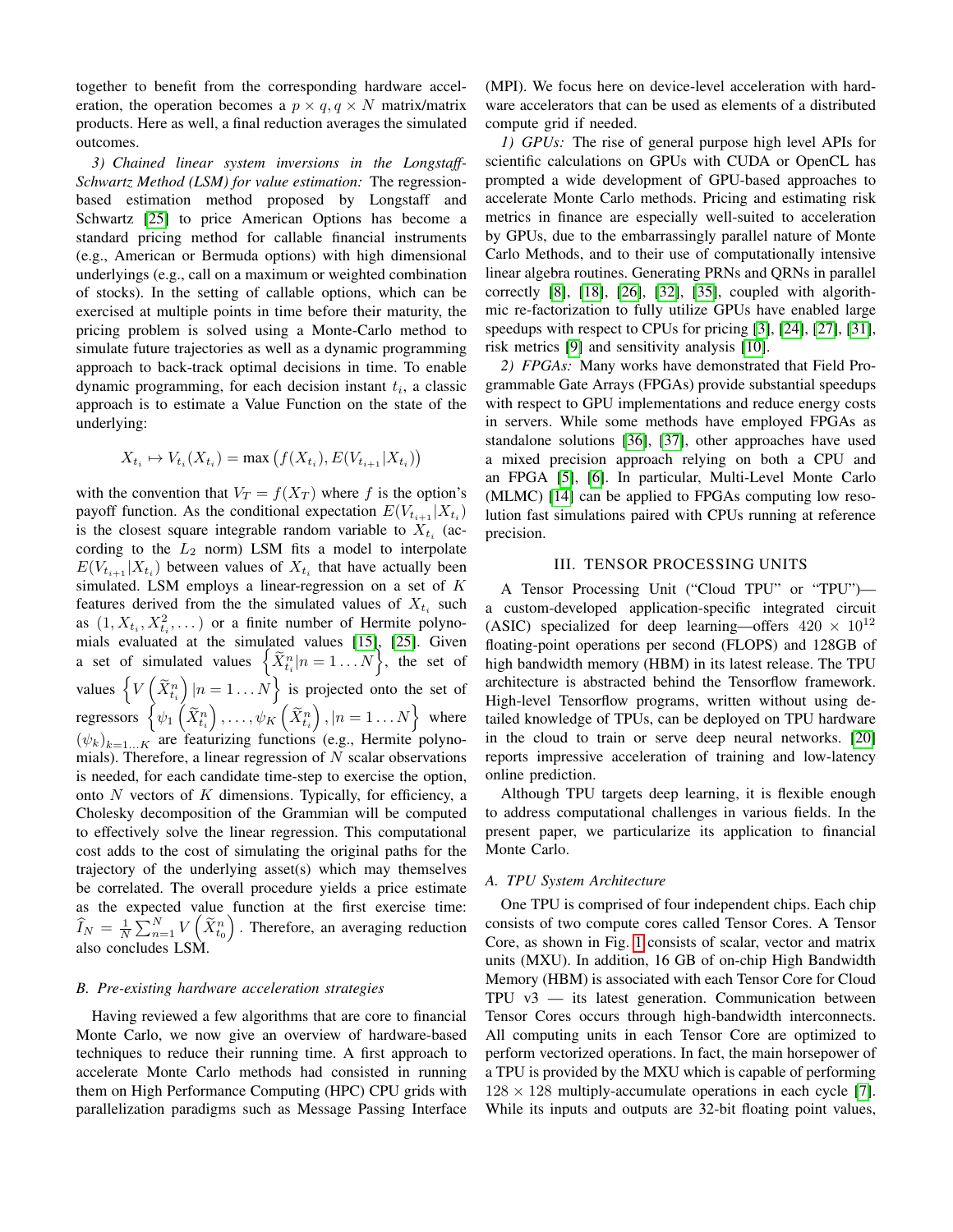the MXU typically performs multiplications at the reduced precision of bfloat16 — a 16-bit floating point representation that provides better training and model accuracy than the IEEE half-precision representation for deep learning as it allocates more bits to the exponent and less to the mantissa.

# *B. Programming Model*

Programming for TPUs is generally done through highlevel Tensorflow API. When the program is run, a Tensor-Flow computation graph is generated and sent to the Cloud TPU over gRPC [\[1\]](#page-9-30). The Cloud TPU server compiles the computation graph just in time, partitions the graph into portions that can run on a Cloud TPU and those that must run on a CPU and generates Accelerated Linear Algebra (XLA) operations corresponding to the sub-graph that is to run on Cloud TPU. Next, the XLA compiler takes over and converts High Level Optimizer (HLO) operations that are produced by the TensorFlow server to binary code that can be run on Cloud TPU, including orchestration of data from on-chip memory to hardware execution units and inter-chip communication. Finally, the binary is sent to the Cloud TPU for execution.

<span id="page-3-0"></span>

Fig. 1: Hardware architecture and programming model of Tensor Processing Units (TPUs) [\[1\]](#page-9-30).

## *C. From DNN inference to stochastic process simulation*

In the present paper, we leverage the computational similarity between DNN inference and simulating high dimensional financial portfolios. Tensorflow and TPUs have been designed to provide a high level interface for deep learning programming to train mission critical models rapidly. Our proposal is to leverage such performance for a different purpose: running stochastic process simulation for financial applications.

Computing the output of a DNN implies chaining matrix/matrix multiplies interleaved with element-wise vectorizable operations. Very similar computational patterns are involved in quantitative finance as multi-dimensional simulations require the computation of matrix/matrix multiples

<span id="page-3-1"></span>

Fig. 2: Computational similarity between a DNN layer and a time step of a multi-dimensional Geometric Brownian Monte Carlo.

(with batched PRNs) and element-wise vectorizable operations. Figure [2](#page-3-1) illustrates this high computational similarity. Furthermore, as training DNNs requires computing a gradient through automated differentiation between the outputs and all the parameters of the network, a DNN learning framework such as Tensorflow is ideal to enable sensitivity estimation through path-wise differentiation [\[33\]](#page-9-6).

# IV. PSEUDO AND QUASI RANDOM NUMBER GENERATORS ON TPU

We describe how Pseudo-Random Number Generators (PRNGs) and Quasi-Random Number Generators (QRNGs) run on TPUs.

# *A. PRNGs designed for parallelization and statistical soundness*

For financial Monte-Carlo, the Mersenne Twister 19337 (MT19337) [\[28\]](#page-9-31) constitutes a very popular approach and yields a sequence of PRNs with period  $2^{19337}$ . Such a PRN sequence is produced as a single stream and therefore parallelization relies on sub-stream approaches [\[30\]](#page-9-4), [\[33\]](#page-9-6) which typically requires deciding ahead of time how many PRNs will be consumed by each core through the simulation.

A more flexible approach for distributed and parallel computing is to use multi-stream random number generation as in [\[32\]](#page-9-14). Multi-stream algorithms, such as Threefry and Philox, use cryptographic methods to generate multiple sequences  $(x_n^k)_{n=1...N, k=1...K}$  guaranteed to be seemingly statistically independent if each core employs a distinct key. The number of admissible keys is typically  $2^{64}$  if 64 bit integers are used to encode keys and the period of each sequence is  $2^{64}$  if 64 bits are used to represent the sequence iterator. [\[32\]](#page-9-14) shows that these methods have higher throughput and better statistical properties when submitted to Big-Crunch [\[23\]](#page-9-32) than standard generators. In particular, while Threefry and Philox pass all the tests in the battery of Big-Crunch, MT19937 fails most of them. We have confirmed that the generation of uniformly distributed 32 bit integers on TPU successfully passes Big-Crunch [\[23\]](#page-9-32) (the double precision version of Big-Crunch is not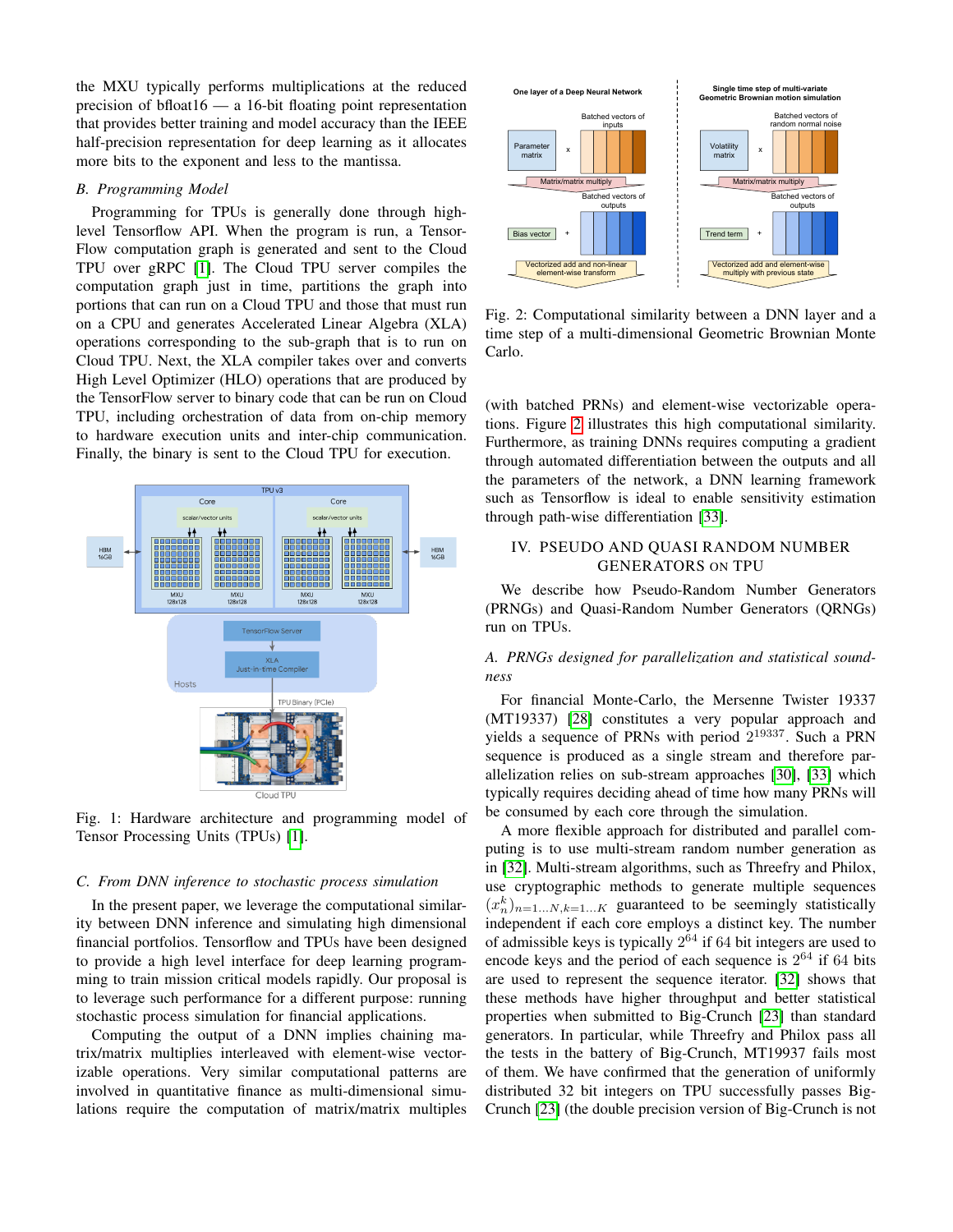directly relevant to TPUs which generate uniformly distributed floats in  $[0, 1)$  in single precision only). For this reason and because of the ease of parallelization, Tensorflow employs keyed multi-stream PRNGs. In particular, we employ Threefry in our TPU experiments and Philox on GPU.

## *B. QRNGs and Sobol sequence on TPU*

While PRNGs aim at generating iid samples, QRNGs purposely generate non-sequentially-independent samples to cover the  $[0, 1]^q$  hyper-cube as uniformly as possible and accelerate numerical integration [\[15\]](#page-9-1), [\[30\]](#page-9-4). QRNGs are preferred to numerically estimate expectations long as the sampled space is not problematically high dimensional. Indeed, while Monte Carlo integration provides a rate of convergence of  $O(\frac{1}{\sqrt{6}})$  $\frac{1}{(N)}$ (where  $N$  is the number of samples), low discrepancy sequences (e.g. the Sobol sequence) outputted by QRNGs can decrease the mean square error at a speed if  $O(\frac{\ln(N)^{q-1}}{N})$  $\frac{N}{N}$ ) [\[21\]](#page-9-33). The main shortcoming of low discrepancy sequences is the loss of confidence intervals estimates. However, randomized Quasi Monte Carlo provides confidence interval estimates through the use of scrambling or other randomization techniques [\[15\]](#page-9-1), [\[22\]](#page-9-34), [\[29\]](#page-9-35), [\[30\]](#page-9-4).

In the present article, as we want to examine numerical bias with respect to temporal discretization bias and simulation variance, we present our first set of results based on classic Monte Carlo simulations. We demonstrate empirically in [VI-D](#page-7-0) that QMC can run on TPU with no significant overhead as compared to Monte Carlo while benefiting from a near linear rate of convergence (in terms of number of samples).

# V. NUMERICAL PRECISION ON TPU AND MULTI-LEVEL MONTE CARLO

Running dynamical system simulations, in particular in finance, often relies on high numerical precision to produce faithful results. We now describe the numerical precision of TPUs.

## *A. Single and bfloat16 precision on TPU*

As opposed to today's CPUs or GPUs, TPUs do not offer double (64 bit) precision for floating point representations. The default representation is single (32 bit) precision and scalar multiplications in the MXU for matrix multiplies are computed in bfloat16 (16 bit) precision prior to being accumulated in single precision. As 16 bits are quite few to represent numbers for ML applications and chained multiplications in general, a non standard representation scheme has been employed to better capture high magnitude values and prevent overflow.

The single precision IEEE floating point standard allocates bits as follows: 1 sign bit, 8 exponent bits and 23 mantissa bits. The IEEE half precision standard uses 1 sign bit, 5 exponent bits and 10 mantissa bits. In contrast, the bfloat16 format employs 1 sign bit, 8 exponent bits and 7 mantissa bits.

We found in our numerical experiments that both the single precision — used in accumulators and vector units for element-wise operations — and the bfloat16 precision did not yield significantly different results as compared to the double precision in the context of financial Monte Carlo.

# *B. Numerical precision, discretization bias and variance in risk metrics*

Financial Monte-Carlo methods are typically concerned with the simulation of a continuous time SDE such as Equation [\(1\)](#page-0-0). Analyzing the convergence of the Monte Carlo estimator  $I_N$  in Equation [\(3\)](#page-0-2) hinges upon the well known bias-variance decomposition of the  $\overline{L}_2$  error [\[30\]](#page-9-4):

$$
||E[f(X_{0:T})] - \widehat{I}_N||_2^2 = \left(E\left[f(X_{0:T})\right] - E\left[\widehat{I}_N\right]\right)^2 + \frac{\text{Var}\left(\widehat{I}_N\right)}{N}.
$$

The bias term typically conflates the biases induced by temporal discretization and floating point numerical representation.

When simulating a SDE, a temporal discretization occurs that induces most of the bias affecting the Monte Carlo simulation. Indeed, as opposed to the actual process of interest  $(X_t)_{t\in[0,T]}$ , the Monte Carlo simulation typically employs a piece-wise continuous approximation  $(X_t)_{t\in[0,T]}$  for which only  $H$  values are computed (if  $H$  is the number of temporal discretization steps) every  $\Delta_t$  (where  $\Delta_t$  is the temporal discretization step). Under several assumptions which are typically true for financial pricing, the Taley-Tubaro theorem [\[30\]](#page-9-4) states that the discretization bias reduces as  $O(\frac{1}{H})$ , that is inversely to the number of steps employed when discretizing the process. Such a bias term dominates in practice as we will demonstrate numerically. In comparison, the numerical precision induced bias is negligible. Finally, as in [\[5\]](#page-9-25), [\[6\]](#page-9-26), the MLMC method [\[13\]](#page-9-36), [\[14\]](#page-9-27) can efficiently estimate the numerical bias term if it is significant and compensate for it. In particular, MLMC helps low precision fast implementations accelerate reference precision Monte Carlo by running them as a companion estimator whose bias can be identified with a few samples and is practically employed to lower the variance of the Monte Carlo estimator by generating many samples quickly.

# VI. NUMERICAL EXPERIMENTS

We now demonstrate that TPUs are fast instruments whose numerical precision is commensurate with the needs of financial Monte Carlo based risk metrics. In the following, we use the Philox on GPU and Threefry on TPU (where it is more challenging to support certain low-level operations leveraged by Philox). Also, we use the same python Tensorflow code on GPU and TPU for two reasons: we want to make our comparison with a library that has been highly optimized for speed and we want to make comparisons of speed at equal level of software engineering effort. Here NVidia v100 GPUs are used to anchor our results, but no architecture specific optimizations have been done, which could considerably improve their performance. Therefore, the GPU wall times we give can only be considered a solid reference but not an indicator of the peak performance one can obtain on the NVidia V100 GPU. In the following, we do not take into account compilation times when measuring wall time on TPU as the corresponding overhead is obviously amortized in most applications that are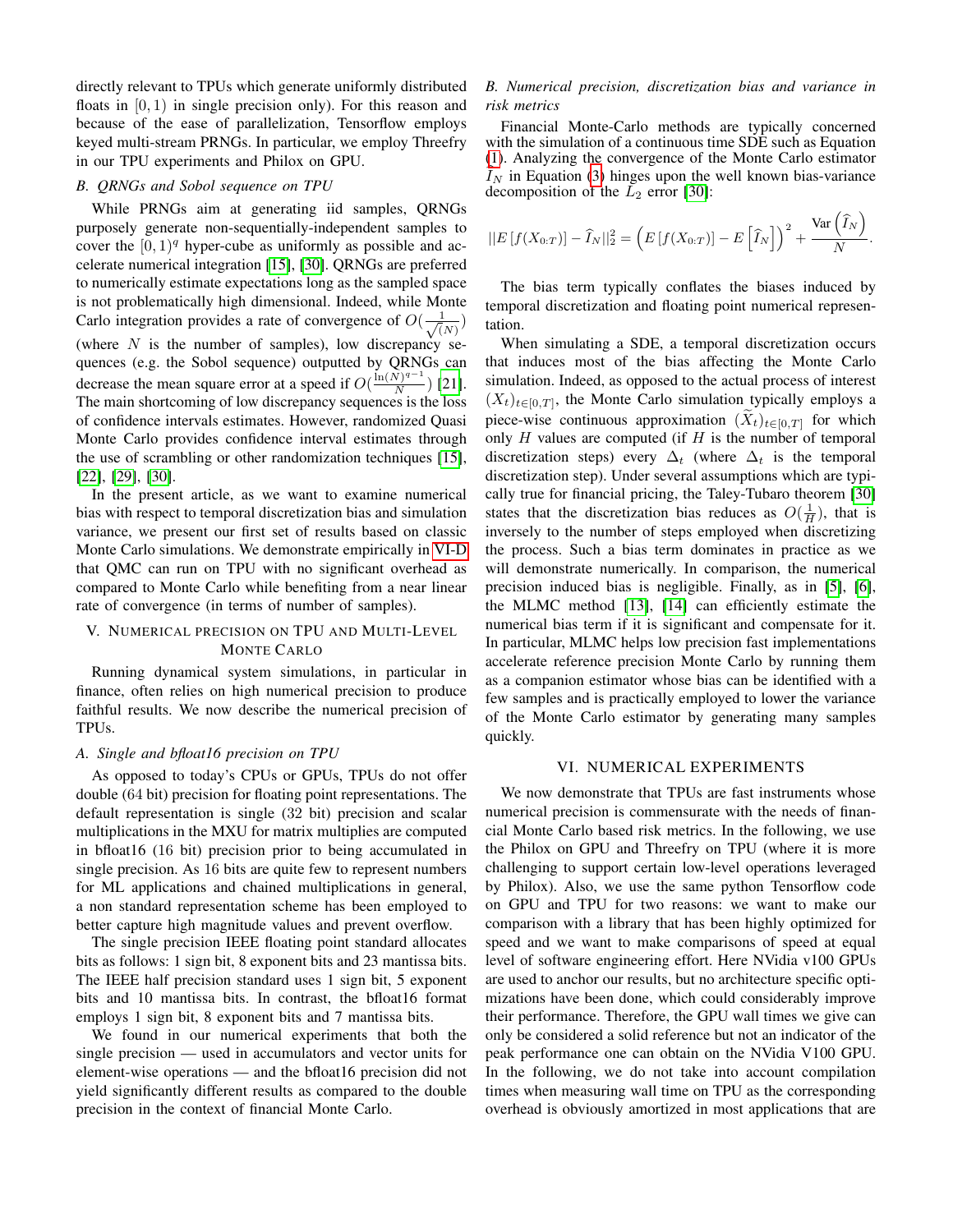latency sensitive, and is not a hindrance for an interactive experience in a Colaboratory notebook (interactive notebooks comparable to ipython Jupyter notebooks).

# *A. European option pricing and hedging*

Our first experiments are concerned with European option pricing, i.e. non-callable derivatives with a single terminal payoff.

*1) Uni-variate process simulation to benchmark TPUs' VPU:* Uni-variate stochastic process simulations do not need matrix multiplies and therefore constitute helpful benchmarks to specifically assess the performance of the Vector Processing Unit (VPU) on TPUs, which performs single (32-bit) floating point arithmetic.

Vanilla Call: First we start with the extremely simple example of pricing a 1 year maturity European Call option (strike at 120) under the standard Black-Scholes model with constant drift  $(0.05)$  and volatility  $(0.2)$  with an initial underlying price of 100. The analytic price of the option in double precision is 3.24747741656. What we intend to show here — as we know the actual option price analytically — is that temporal discretization bias largely dominates over numerical precision bias. Each of the 100 simulation runs has 25 to 100 discretization steps and 10M samples. One can verify in Figure [3](#page-5-0) that TPUs provide a comfortable speed-up compared to GPUs running the same Tensorflow graph, and that the bias induced by the use of lower precision is negligible compared to that induced by the temporal discretization.

Path dependent exotic Put: We make things slightly more complex and consider pricing an In and Out Put (activating Barrier). The initial price of the underlying is 100, the strike 120, the barrier 140. The drift is still constant (0.03) as well as the volatility (0.8). The analytic price of the option (given by the symmetry principle under the Black-Scholes model) in double precision is 23.1371783926. Between each two discretization steps with values  $x$  and  $y$  we simulate the maximum of the Brownian bridge — classically [\[15\]](#page-9-1), [\[30\]](#page-9-4) with  $m \sim 0.5\left(x+y+\sqrt{(x-y)^2\right)-2\Delta t\sigma^2\log(U)}$ where  $U$ is distributed uniformly in  $(0, 1)$  — to reduce the discretization

bias of the method. Such an experiment also demonstrates that programming in Tensorflow is flexible enough to allow for varied simulation schemes. Each of the 100 simulation runs has 25 to 100 discretization steps and 2M samples. Again, in Figure [3,](#page-5-0) one can appreciate the speed up for a Tensorflow graph running on TPU with respect to an identical graph running on GPU while the impact of the use of single precision as opposed to double precision is hardly noticeable.

<span id="page-5-1"></span>*2) Multi-variate process simulation to benchmark TPUs' MXU:* Multi-variate stochastic simulations represent heavier computational workloads than their uni-variate counterparts whenever they involved correlated dynamics. A matrix/matrix multiply is then involve at each step of the simulation when computing the product of the volatility matrix with the multidimensional normally distributed stacked PRNs. In such a setting, the speed of the MXU on TPUs may be beneficial, but,

<span id="page-5-0"></span>

Fig. 3: Vanilla call (left) and Path dependent exotic Put (right): Estimate distributions in single and double precision. Bias terms with various numerical precision and discretization steps for the estimation of the payoff's risk neutral expectation under a Black-Scholes model help assess the impact of the temporal discretization step size. The temporal discretization bias clearly dominates the numerical precision bias.

as it uses a custom floating point representation, one needs to assess that no substantial numerical precision bias appears.

Basket European option: We price an at-the-money Basket European call with 2048 underlyings whose price is initially 100. The interest rate is 0.05 and the volatility matrix we use is a historical estimate based on market data collected on daily variations of randomly selected stocks from the Russell 3000 through 2018. 2K samples are used for each of the 100 simulations. Simulations now involve matrix multiplications corresponding to Equation [\(1\)](#page-0-0) and therefore the MXU of the TPU is used with a reduced bfloat16 precision. All other computations on TPU run in single precision. In Figure [4](#page-6-0) we present the estimates provided in mixed precision on TPU and compare them with single and double precision estimates. We find that running simulations on TPU does not introduce any significant bias while offering substantial speed ups compared to GPUs.

Basket European option Delta: As automated differentiation is integrated into the Tensorflow framework, almost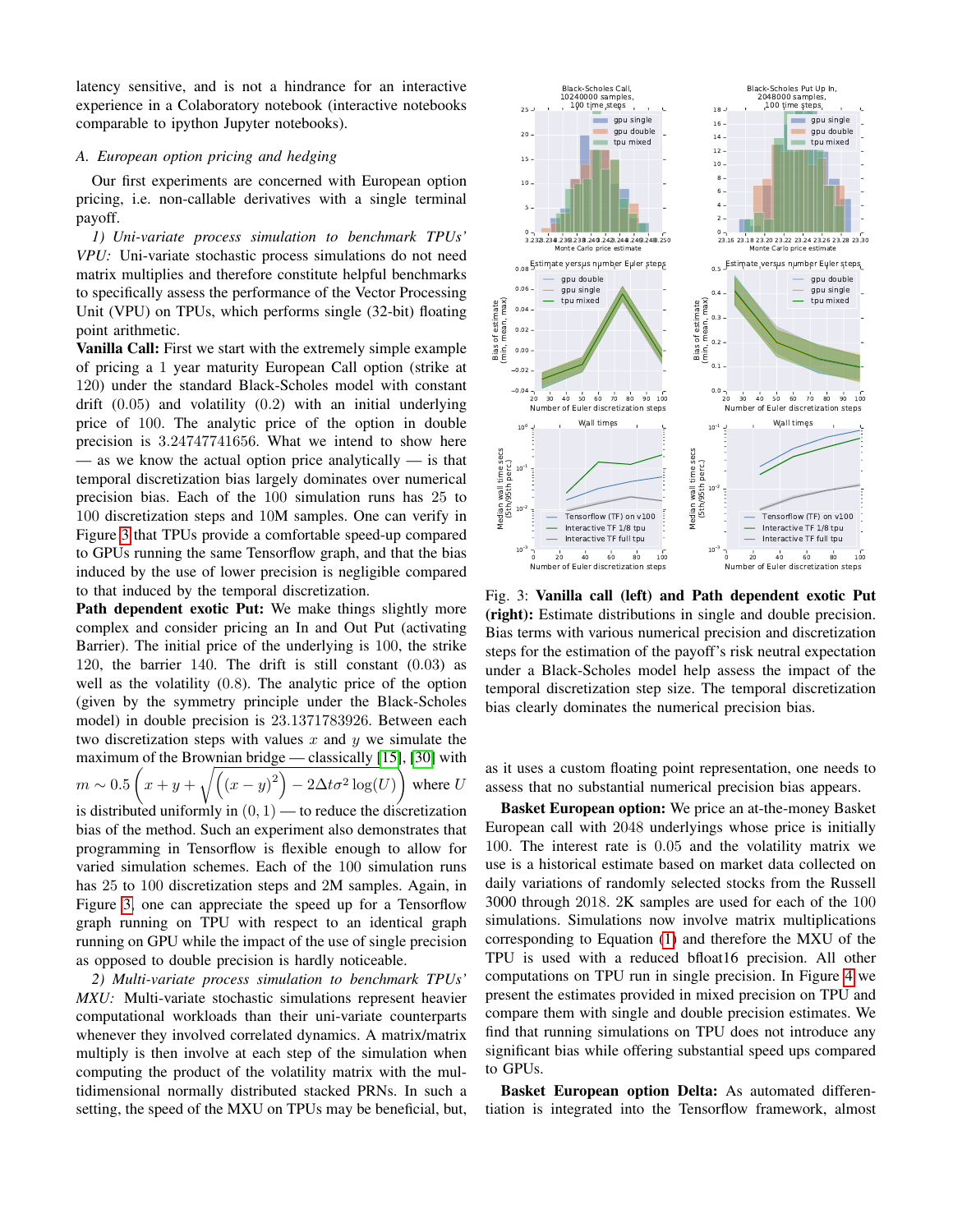no additional engineering effort is required to compute pathwise sensitivities of a MC simulation. Considering the same European option, we now compute its "delta", that is to say the first order derivative of the option's price estimate with respect to the initial price vector (with 2048 components). As demonstrated in the code snippet of Figure [8,](#page-8-0) presented in section [VII,](#page-8-1) computing such a sensitivity estimate, which can represent a substantial software engineering effort for libraries not designed with AAD in mind [\[33\]](#page-9-6), only requires a single line of code in Tensorflow. In Figure [4,](#page-6-0) we can appreciate that although back-propagation introduces an additional chain of multiplications, no significant bias is added (we present results here only for the first component of the "delta" for ease of reading).

<span id="page-6-0"></span>

Fig. 4: Basket European Option (left), first component of Basket European Option Delta (right) : Estimate distributions and wall times when the MXU is employed on TPU with mixed precision. No significant bias is introduced by running computations on a TPU. The measured wall times, which include the network round trip between front end host and TPU, are very competitive.

## *B. Risk metrics*

The impact of mixed precision on variance may become a concern for risk metrics such as VaR and CVaR whose purpose is to estimate percentiles and losses for a given portfolio that occur in rare adverse scenarios.

<span id="page-6-1"></span>*1) Estimating Value-at-Risk with many underlying factors:* In this simulation, we consider the simulation of the same 2048 underlying assets as in the Basket option experiment (all from the Russel 3000) with a trend and correlation structure estimated based on historical data on daily variations. The portfolio whose loss distribution we sample from consists of 5 call options with different strikes on each of the underlying assets. As a result the portfolio of interest has 10240 instruments.

Value-at-Risk: We simulate the distribution of profit and losses (PnL) for the portfolio of interest over the course of a year with different scales of temporal discretization. The first risk metric of interest is the standard Value-at-Risk (VaR) at level  $\alpha$ . By definition, VaR is a quantile of the distribution of losses on an investment in the presence of contingencies. Given a random variable  $PnL(\omega)$  representing the PnL of the overall portfolio subjected to random perturbations  $\omega$ , we have to estimate the quantile of level  $\alpha$  of the PnL distribution:

$$
VaR_{\alpha}(PnL(\omega)) = -\inf \{x \in \mathbb{R} : \mathbb{P}(PnL(\omega) \geq x) > \alpha \}.
$$

The results presented in Figure [5](#page-7-1) show that limited precision in the MXU has some impact in the estimated VaR terms as little bias is present (less than  $1\%$  in relative magnitude compared to a double precision simulation). However, the speed-ups reported are substantial, so that a MLMC approach could be employed to preserve most of the computational gains while identifying the TPU-induced bias to later correct it.

Conditional Value-at-Risk: The Conditional Value-at-Risk (CVaR) (otherwise known as expected shortfall) is another risk metric used jointly with VaR. The great advantage of CVaR is that it is a coherent risk measure and therefore provides a more principled view on risks associated with a given portfolio [\[15\]](#page-9-1). While VaR is defined as the quantile of a loss distribution, CVaR corresponds to a conditional expectation on losses. More precisely, CVaR estimates the expected loss conditioned to the fact that the loss is already above the VaR. For a level of tolerance  $\alpha$ , CVaR<sub> $\alpha$ </sub> is defined as follows:

$$
\text{CVaR}_{\alpha}(\text{PnL}(\omega)) = -E_{\mathbb{P}}[PnL(\omega)] - PnL(\omega) > \text{VaR}_{\alpha}].
$$

The results reported in Figure [5](#page-7-1) demonstrate that while the use of mixed precision on TPU introduces little bias (less than  $1\%$  in relative magnitude compared to a double precision simulation) in the estimation of CVaR it also comes with substantial speed ups. As for the computation of VaR, the results indicate that TPUs are therefore good candidates for the use of MLMC to produce unbiased estimates rapidly.

## *C. Monte Carlo American option pricing*

Monte Carlo option pricing of an American option with multiple underlyings presents the computational difficulties encountered in European Basket option pricing because of the need for the simulation of multi-variate diffusion processes while adding the additional complexity of having to proceed with dynamic programming.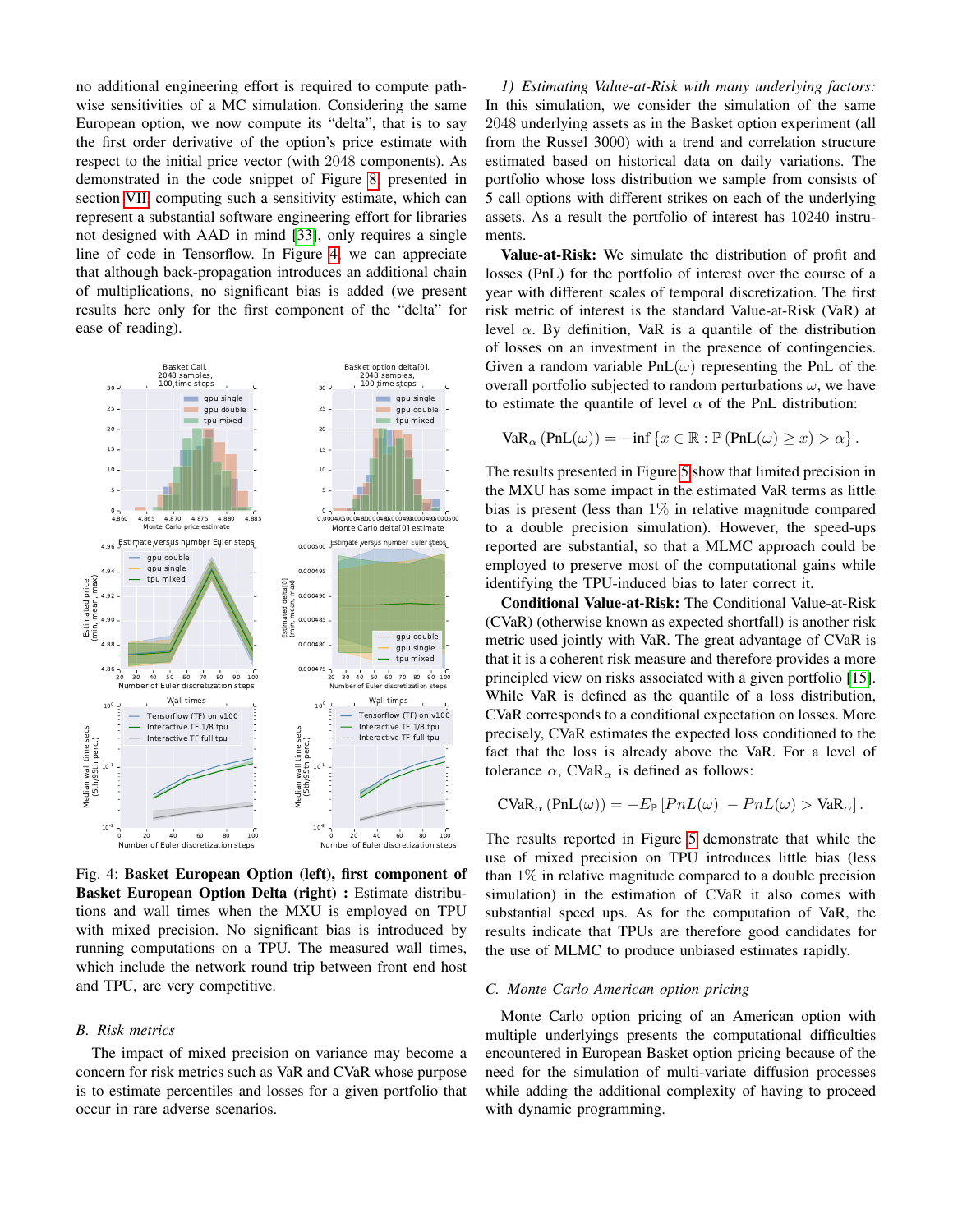<span id="page-7-1"></span>

Fig. 5:  $VaR_{0.95}$  (left) and  $CVaR_{0.95}$  (right): Estimates of and corresponding wall times (the MXU is used with bfloat16 precision on TPU for matrix multiplies). Little bias is introduced by running computation in mixed precision on TPU. The measured wall times (including the network round trip for TPUs) are very competitive for TPU.

*1) Longstaff-Schwartz pricing of an American Maximum Option:* The Longstaff-Schwartz (LSM) method for multivariate American option pricing relies on a set of samples of the paths of the underlyings to compute the terminal payoff at the expiration of the option assuming there was no early exercise. As explained earlier in sub-section [II-A3,](#page-2-0) LSM then proceeds with dynamic programming taking the form of chained linear regressions by Ordinary Least Squares. In pratice, we use the Cholesky based solver for such systems integrated in Tensorflow after a Cholesky decomposition of the Grammian. The MXU is now used for both the forward simulations and the linear inversions in dynamic programming. Therefore, from a numerical standpoint, there is an added level of uncertainty related to the impact of the use of bfloat16 in the MXU. The mixed precision could be causing numerical instability problems. In practice, this has not been the case on TPU and we have had to add a regularization term to the regression only to help the GPU implementation which was often failing to do the Cholesky decomposition. We reproduced the experiment reported in [\[15\]](#page-9-1) in Example 8.6.1

which assesses the true price as 13.90. The results presented in Figure [6](#page-7-2) show that no significant bias was introduced by the use of TPU while substantial speedups were gained. It is noteworthy that here we only use one TPU core because there are multiple ways of parallelizing LSM and discussing their different properties is beyond the scope of the present paper.

<span id="page-7-2"></span>

Fig. 6: Longstaff-Schwartz pricing of an American Maximum Option: LSM is employed on both TPU and GPU to price an American Max-of-Two Call. The very setting of Example 8.6.1 from [\[15\]](#page-9-1) is reproduced and the estimates on all hardware are close to the stated true price of 13.90.

## <span id="page-7-0"></span>*D. Quasi Monte Carlo Basket Option pricing*

Quasi Monte Carlo methods considerably speed up the convergence rate of stochastic integration. Here we consider a workload consisting in simulating the payoff of a European Basket option averaging 16 correlated assets whose correlations are estimated from historical values as in [VI-B1](#page-6-1) (we take the first 16 underlying from 2048). The setting we consider is therefore very similar to the numerical examples in 5.5.1 of [\[15\]](#page-9-1) although we consider an arithmetic average basket call as opposed to a geometric average. A converged Monte Carlo method estimates a price of 6.956624 (3.31  $\times$  10<sup>11</sup> samples) in single precision. We compare the execution speed on TPU of a standard Monte Carlo simulation and a Quasi Monte Carlo simulation relying on the Sobol sequence. We only use a single discretization step while sampling. The interest rate, maturity and strike are kept identical to [VI-A2.](#page-5-1) Therefore we sample from a 16 dimensional log-normal distribution prior to computing the discounted payoff. As we employ the Box-Muller algorithm to generate random samples from uniform samples, we consider the Sobol sequence in 32 dimensions with direction numbers from [\[18\]](#page-9-2). We observe empirically similar end-to-end median wall-time in the cloud when compared with our Monte Carlo sampler (at equal number of samples). For instance, we measure a median wall time over 100 trials of 1.15ms for 8192 payoff samples with the Sobol sequence and 1.40ms with the Threefry-based Monte Carlo method. As expected, in Figure [7,](#page-8-2) we observe that the Root Mean Square Error of the Monte Carlo estimates (over 100 trials with different Threefry key values) decreases at a rate of  $O(\frac{1}{\sqrt{2}})$  $\frac{1}{N}$ ) where N is the number of samples. In comparison, the absolute error of the Sobol-based Quasi Monte Carlo integration decreases at a near linear rate.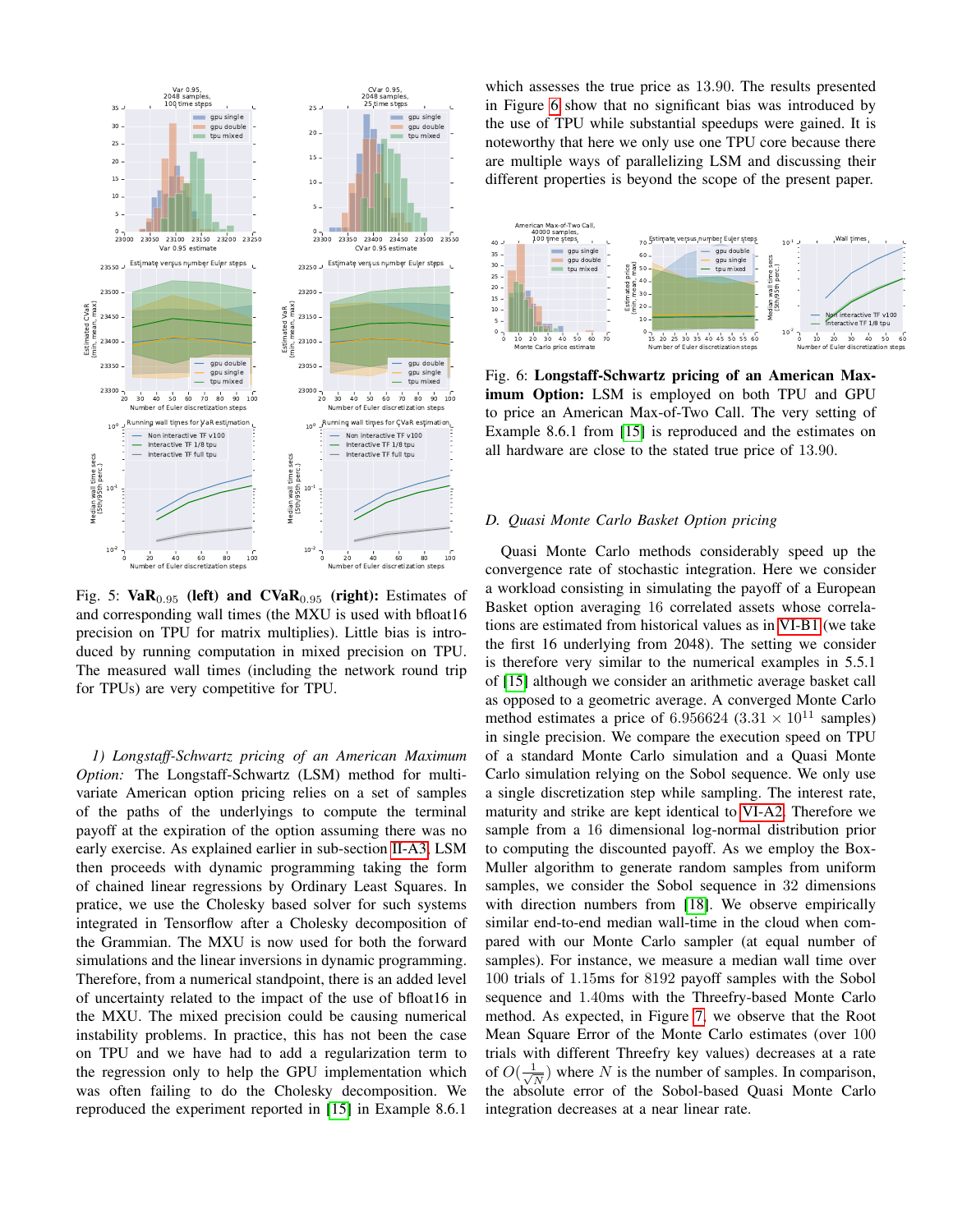<span id="page-8-2"></span>

Fig. 7: Monte Carlo vs Sobol Quasi Monte Carlo for the pricing of a 16 asset European Basket Call (we use a single discretization time step) on TPU. While generating Sobol points has a wall time for sampling similar to Threefry, we observe a near linear rate of convergence for QMC as opposed to square root for MC.

# <span id="page-8-1"></span>VII. PROGRAMMING SIMULATIONS WITH **TENSORFLOW**

## *A. Minimal code to run a Monte Carlo simulation*

In Figure [8,](#page-8-0) we show the sufficient code to set up a Monte Carlo simulation in Tensorflow. One can devise a simulation for a European Basket Option price estimator with a few lines of code, all while working in an interactive Colaboratory (or Jupyter) notebook. Tensorflow is now a very expressive open source library one can easily extend and therefore provides a lot of flexibility to program various Monte Carlo simulations. Calling tf.contrib.tpu.rewrite compiles the Tensorflow code with XLA to run optimally on TPU.

#### *B. Automated Differentiation with one line of code*

In Figure [8,](#page-8-0) we also show that a single line of code suffices to turn payoff estimates into sensitivity estimates (first order derivatives with respect to the initial price in this case computed by AAD, i.e. back-propagation). This is a remarkable consequence of employing Tensorflow which is optimized for linear algebra acceleration, integrates fast random number generation, and also provides automated direct differentiation.

# VIII. CONCLUSION

In conclusion, we argue that TPUs are indeed accurate enough, fast and easy to use for financial simulation. Our experiments on multiple workloads demonstrate that even for large simulations written in Tensorflow, TPUs enable a responsive interactive experience with a higher speed than GPUs running Tensorflow. We showed that Monte Carlo and Quasi-Monte Carlo integration relying on vectorized operations, large matrix/matrix products and linear system inversions is well

```
# Specify simulation graph with a placeholder for the Threefry key.
key ph = tf.placeholder(shape=(), dtype=tf.int32)
def run sim():"Construct Tensorflow simulation graph."""
  tf.random.set_random_seed(0)
  disc = tf.exp(-interest rate * maturity)payoff fn = lambda s: disc * payoffs.call payoff(tf.reduce mean(s, 1), strike)
  def mc_european():<br>
""Compute mean and mean of square payoffs for a European option.""<br>
states = tf.ones([num_samples, 1]) * initial prices
     t = 0.0while t < maturity:<br>dw_t = dynamics.random_normal(
           [num_samples, num_dims], i=t / dt, key=key_ph)
       dw_t * = tf.sqrt(tf_dt)states *= (tf_{one} + r * tf_{dt} + tf.matmul(dw_t, vol))t \neq dt\mathtt{if} FLAGS.compute_delta:
       # Differentiate the outcomes w.r.t. the initial state.
       outcomes = tf.gradients([payoff_fn(states)], [initial_prices])[0]
    else:
      outcomes = payoff fn(states)
     return tf.reduce_mean(outcomes), tf.reduce_mean(outcomes ** 2)
  \begin{minipage}{.4\linewidth} mean\_outcome\textit{, mean\_sq\_outcome = \textit{_mc\_european(}} \end{minipage}return mean_outcome, mean_sq_outcome
# Create a TPU session and rewrite simulation graph with XLA.
session = tf.Session(FLAGS.TPU address)
\mathtt{session.run(tf.contrib.tpu.initialize\_system())}\verb|mean_outcome|, \verb|mean_sq_outcome = tf.contrib.tpu.rewrite(run_sim)# Effectively run the simulation, use a different 'key' for distinct runs.
```
mean\_outcome\_eval, mean\_sq\_outcome\_eval = session.run (mean\_outcome, mean\_sq\_outcome), feed\_dict={key\_ph: key})

Fig. 8: Setting up a simulation in an interactive notebook. dynamics.random\_normal is a simple wrapper for tf.random.stateless\_normal (i.e. Threefry).

suited for acceleration on TPU. Furthermore, programming with Tensorflow makes it trivial to estimate sensitivities with automated differentiation.

Finally, if cases arise in which the mixed precision calculations running on TPUs create too significant a bias, Multi-Level Monte Carlo (MLMC [\[13\]](#page-9-36)) offers an efficient way of correcting this bias while preserving the TPU speed-up. Therefore, as next steps, we want to experiment with MLMC methods on TPUs with CPUs running a reference precision simulation. We also plan to use multiple TPUs to scale simulations up.